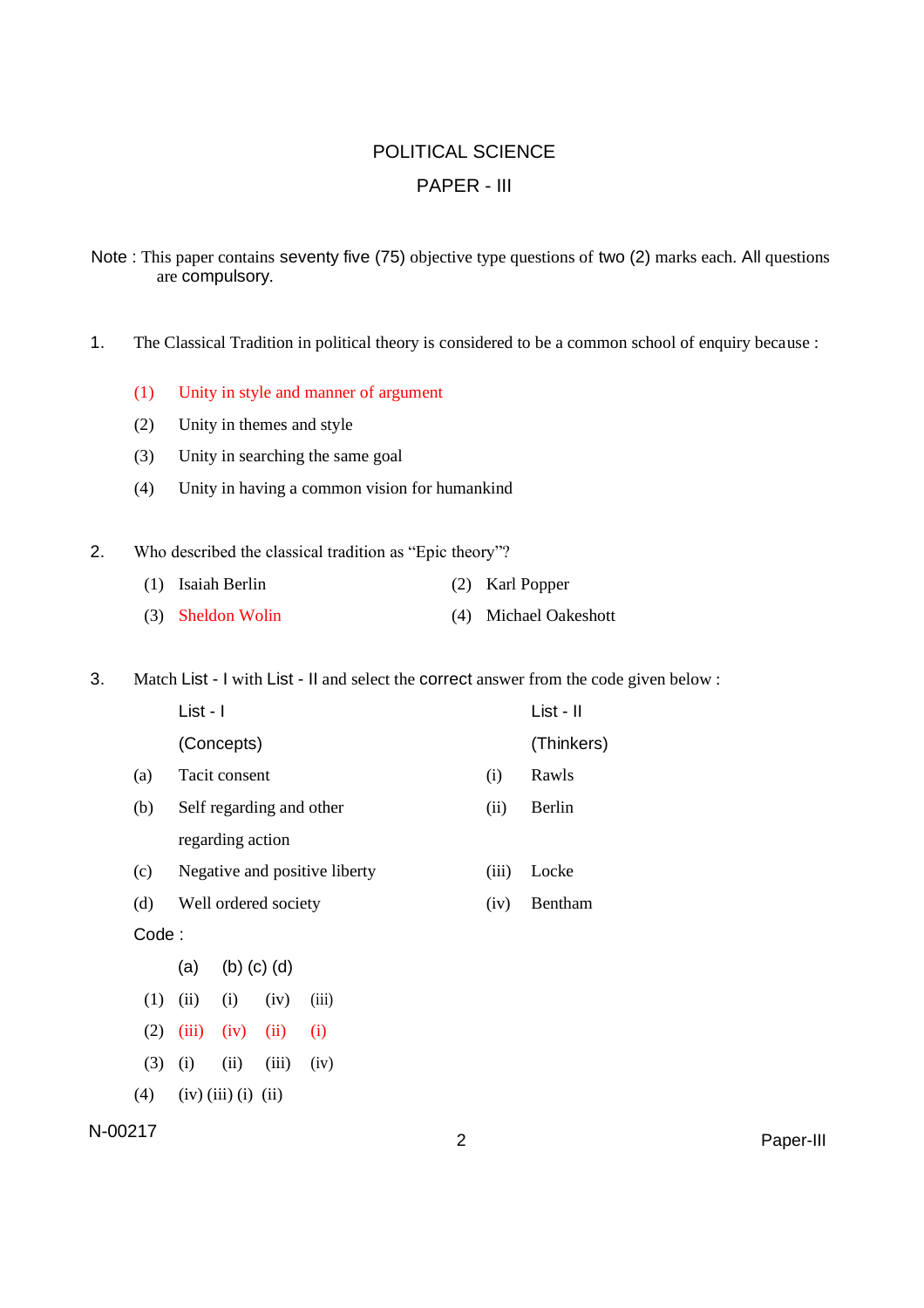4. Who feared that Marx's dictatorship of the proletariat would become dictatorship on the proletariat ?

(1) Lassalle (2) Proudhon (3) Bakunin (4) Luxemberg

5. Given below are two statements, one labelled as Assertion (A) and the other as Reason (R). Select the correct answer from the code given below :

Assertion (A) :

In spite of the fact that Rawls theory has strong procedural features it can also be seen as a major contribution to social justice.

Reason (R) :

He is categorical that there is a need for rational justification of all departures from equality.

Code :

- (1) Both (A) and (R) are true and (R) is the correct explanation of (A).
- (2) Both  $(A)$  and  $(R)$  are true, but  $(R)$  is not the correct explanation of  $(A)$ .
- (3) (A) is true, but  $(R)$  is false
- (4) (A) is false, but  $(R)$  is true
- 6. Convergence theory pointed out the convergence between :
	- (1) advanced capitalism and developed socialism
	- (2) manufacturing nations and raw material exporting countries
	- (3) national interests in international organizations
	- (4) need to have common policy to fight climate change
- 7. Given below are two statements, one labelled as Assertion (A) and the other as Reason (R). Select the correct answer from the code given below :

Assertion (A) :

Lenin's revolutionary seizure of power is like a coup and negation of Marxism.

Reason (R) :

Marx thought a communist party would capture power peacefully.

Code :

- (1) Both (A) and (R) are true and (R) is the correct explanation of (A).
- (2) Both  $(A)$  and  $(R)$  are true, but  $(R)$  is not the correct explanation of  $(A)$ .
- (3) (A) is true, but  $(R)$  is false.
- (4) (A) is false, but  $(R)$  is true.

N-00217 <sup>4</sup> Paper-III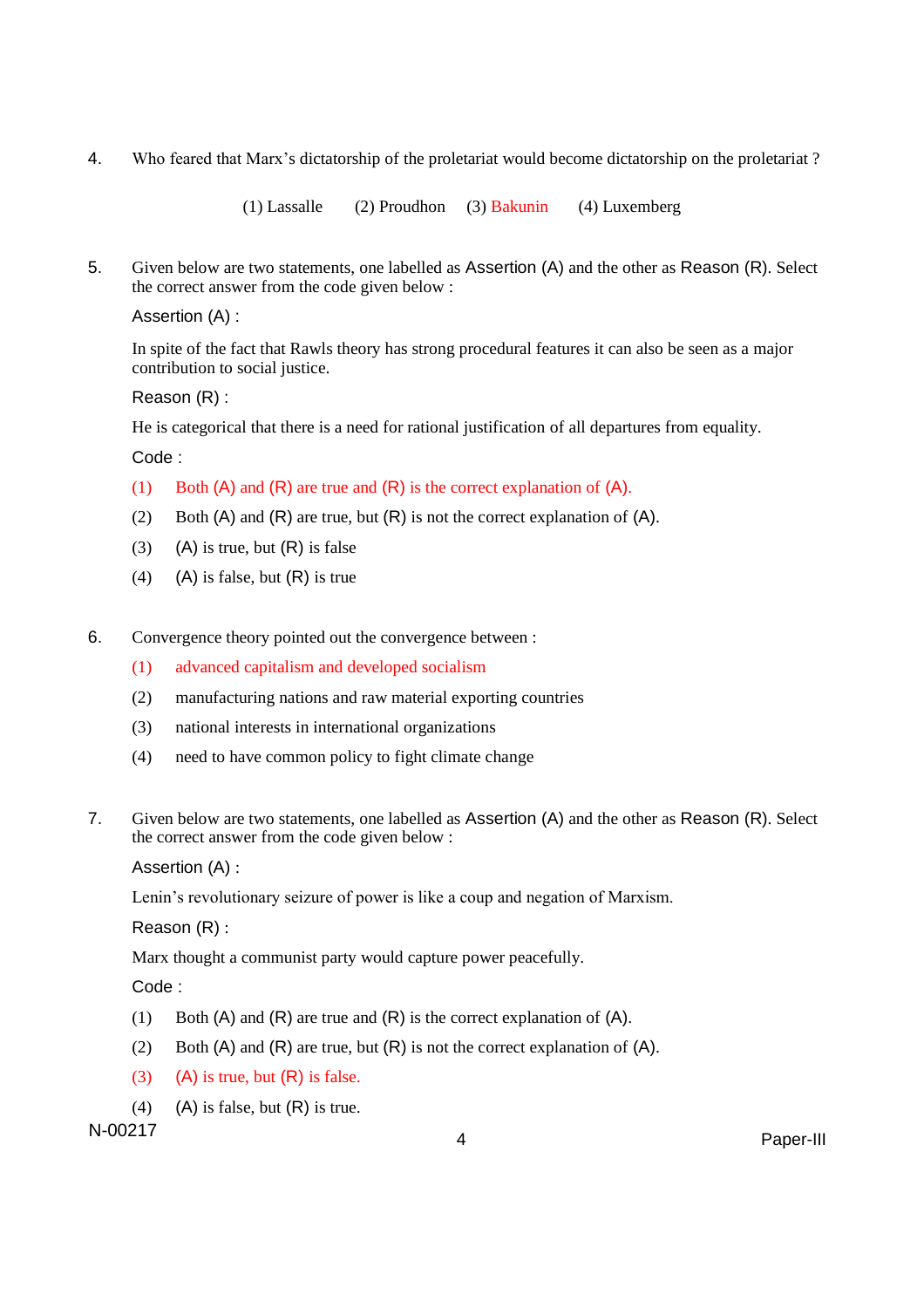| 8.  | Mao's most original contribution was in emphasizing the revolutionary role of the : |                   |                             |                   |                                                                                         |             |                |                                 |           |
|-----|-------------------------------------------------------------------------------------|-------------------|-----------------------------|-------------------|-----------------------------------------------------------------------------------------|-------------|----------------|---------------------------------|-----------|
|     | (1)                                                                                 |                   | Proletariat                 |                   |                                                                                         |             |                |                                 |           |
|     | (2)                                                                                 |                   | Intelligentsia              |                   |                                                                                         |             |                |                                 |           |
|     | (3)                                                                                 |                   |                             |                   | Combination of the proletariat and the peasantry                                        |             |                |                                 |           |
|     | (4)                                                                                 | Peasantry         |                             |                   |                                                                                         |             |                |                                 |           |
| 9.  |                                                                                     |                   |                             |                   | Who questioned the view that Locke was a defender of the Glorious Revolution?           |             |                |                                 |           |
|     |                                                                                     | $(1)$ Tawney      |                             |                   | (2) Sabine                                                                              |             | (3) Macpherson | $(4)$ Ashcraft                  |           |
| 10. |                                                                                     |                   |                             |                   | Which political thinker rejects Aristotle completely?                                   |             |                |                                 |           |
|     |                                                                                     | (1) Machiavelli   |                             |                   | $(2)$ Hobbes                                                                            | $(3)$ Locke |                | (4) Rousseau                    |           |
| 11. |                                                                                     |                   |                             |                   | Who described Rousseau as a totalitarian democrat?                                      |             |                |                                 |           |
|     |                                                                                     | (1) Karl Popper   |                             |                   | (2) Carl Friedrich (3) Hannah Arendt (4) Jacob Talmon                                   |             |                |                                 |           |
| 12. |                                                                                     |                   |                             |                   | Power, not right is the focal point for Hobbes. Why?                                    |             |                |                                 |           |
|     | (1)                                                                                 |                   |                             |                   | Power is more important than right.                                                     |             |                |                                 |           |
|     | (2)                                                                                 |                   |                             |                   | Rights will entail duties.                                                              |             |                |                                 |           |
|     | (3)                                                                                 |                   |                             |                   | There is an inherent conflict between power and right.                                  |             |                |                                 |           |
|     | (4)                                                                                 |                   |                             |                   | Difficult to obtain agreement among individuals.                                        |             |                |                                 |           |
| 13. |                                                                                     |                   |                             |                   | Match List - I with List - II and select the correct answer from the code given below : |             |                |                                 |           |
|     |                                                                                     |                   | List - I                    |                   |                                                                                         |             | List - II      |                                 |           |
|     |                                                                                     |                   |                             | (Marx's writing)  |                                                                                         |             | (Themes)       |                                 |           |
|     | (a)                                                                                 | Paris Manuscripts |                             |                   |                                                                                         | (i)         |                | Relative Autonomy of the state  |           |
|     | (b)                                                                                 |                   | Das Capital                 |                   |                                                                                         | (ii)        |                | Dictatorship of the proletariat |           |
|     | (c)                                                                                 |                   |                             |                   | 18 <sup>TH</sup> Brumaire of Louis Bonaparte                                            | (iii)       | Surplus Value  |                                 |           |
|     | (d)                                                                                 |                   |                             |                   | Critique of the Gotha Programme                                                         | (iv)        | Alienation     |                                 |           |
|     | Code:                                                                               |                   |                             |                   |                                                                                         |             |                |                                 |           |
|     |                                                                                     | (a)               |                             | $(b)$ $(c)$ $(d)$ |                                                                                         |             |                |                                 |           |
|     | (1)                                                                                 | (i)               | (ii)                        | (iii)             | (iv)                                                                                    |             |                |                                 |           |
|     | (2)                                                                                 | (iv)              | (iii)                       | (i)               | (ii)                                                                                    |             |                |                                 |           |
|     | (3)                                                                                 | (iii)             | (iv)                        | (ii)              | (i)                                                                                     |             |                |                                 |           |
|     | (4)                                                                                 |                   | $(ii)$ $(i)$ $(iv)$ $(iii)$ |                   |                                                                                         |             |                |                                 |           |
|     | N-00217                                                                             |                   |                             |                   |                                                                                         | 6           |                |                                 | Paper-III |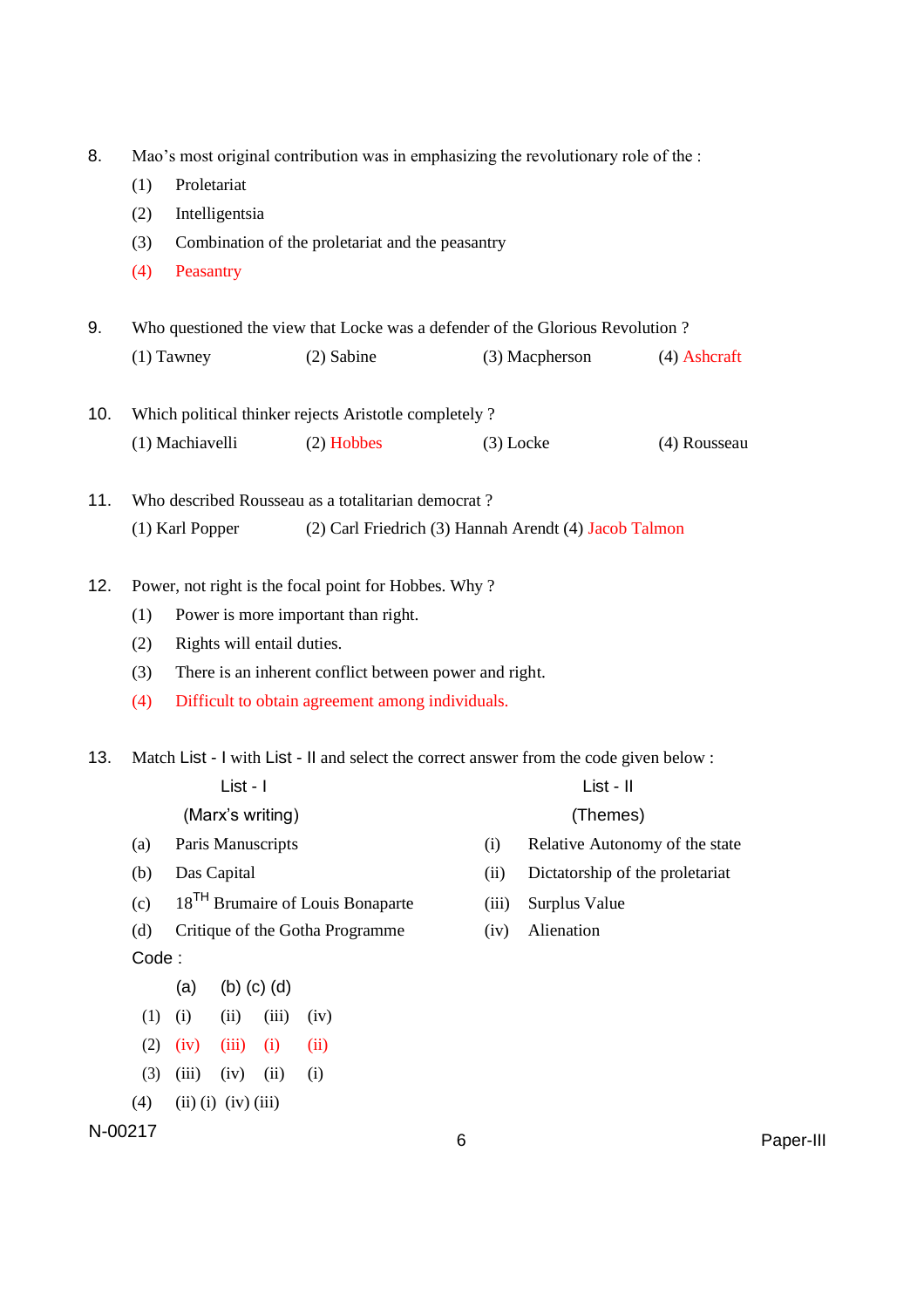- 14. Which of the following is true of Machiavelli's political theory ?
	- (a) Idolized Ancient Rome
	- (b) Used History extensively to draw lessons for state-craft
	- (c) Private army needed for the success of a prince / ruler
	- (d) Blamed religion for Italy's moral regeneration

Choose the correct answer from the code given below :

(1) (a) and (b) (2) (b) and (d) (3) (c) and (d) (4) (a) and (c)

15. How did Gandhi describe himself ?

| (1) Philosophical Anarchist | (2) Liberal democrat |
|-----------------------------|----------------------|
| (3) Social Democrat         | (4) Communist        |

- 16. Which of the following is true of Aristotle's contribution to comparative method ?
	- (a) To study the then existing political systems
	- (b) To develop an empirical science of politics
	- (c) To arrive at the Ideal type
	- (d) To apply abstract ideas in practice

Code :

- (1) (a) and (c) (2) (a) and (b) (3) (b) and (d) (4) (c) and (d)
- 17. New Institutionalism emphasises on :
	- (1) Institutions rather than individuals
	- (2) A balance between institutions and individuals
	- (3) A group theory in politics
	- (4) Economics dominates over politics
- 18. Easton described his drastic revision in political science in 1969 as :
	- (1) Counter Reformation (2) Genuine Revolution
	- (3) Correction to earlier studies (4) Abandoning his own earlier research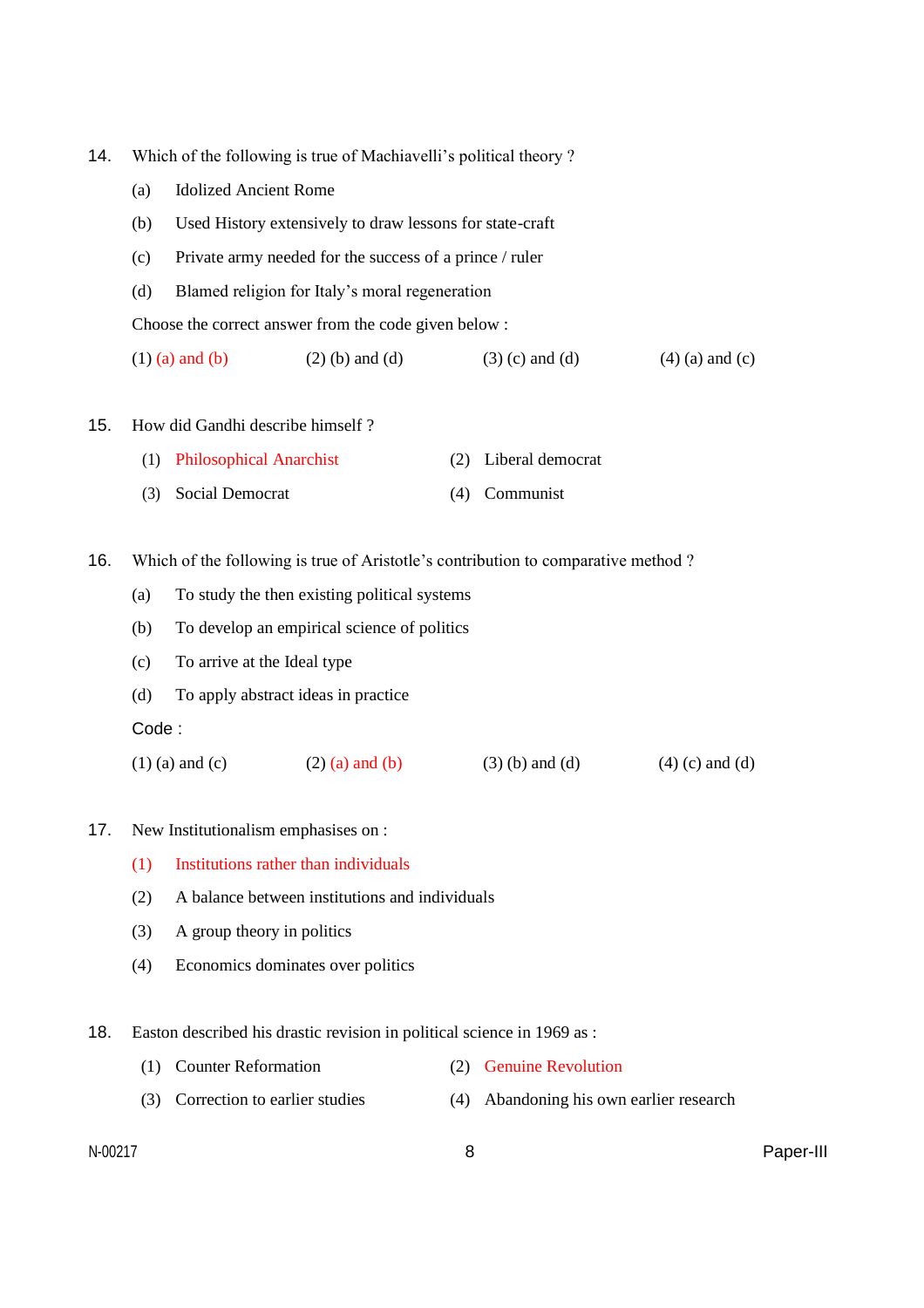| 19.<br>The essential framework of liberal political economy was provided by : |            |                                |                   |       |                                                    |             |                                                                                                                                                                   |                                                                                                   |
|-------------------------------------------------------------------------------|------------|--------------------------------|-------------------|-------|----------------------------------------------------|-------------|-------------------------------------------------------------------------------------------------------------------------------------------------------------------|---------------------------------------------------------------------------------------------------|
|                                                                               |            | $(1)$ Locke                    |                   |       | $(2)$ Hume                                         |             | (3) Montesquieu                                                                                                                                                   | $(4)$ Smith                                                                                       |
| 20.                                                                           | (1)        |                                |                   |       |                                                    |             | What has mainly accounted for the evolution of the unwritten constitution of Great Britain?<br>The British practice of following continuity and change peacefully |                                                                                                   |
|                                                                               | (2)        |                                |                   |       |                                                    |             | The British acceptance of conventions as sacred as law but not enforceable in courts                                                                              |                                                                                                   |
|                                                                               | (3)        |                                |                   |       | The British belief that the 'King can do no wrong' |             |                                                                                                                                                                   |                                                                                                   |
|                                                                               | (4)        |                                |                   |       | The common law tradition in Britain                |             |                                                                                                                                                                   |                                                                                                   |
| 21.                                                                           |            |                                |                   |       |                                                    |             | In which country the practice of 'once a speaker always a speaker' is followed?                                                                                   |                                                                                                   |
|                                                                               | $(1)$ USA  |                                |                   |       | $(2)$ UK                                           |             | $(3)$ India                                                                                                                                                       | (4) Switzerland                                                                                   |
|                                                                               |            |                                |                   |       |                                                    |             |                                                                                                                                                                   |                                                                                                   |
| 22.                                                                           |            |                                |                   |       |                                                    |             | The Supreme Court's right to judicial review was first established in:                                                                                            |                                                                                                   |
|                                                                               | $(1)$ USA  |                                |                   |       | $(2)$ India                                        |             | $(3)$ France                                                                                                                                                      | (4) Switzerland                                                                                   |
| 23.                                                                           |            | intervention of the judiciary: |                   |       |                                                    |             |                                                                                                                                                                   | In which of the following countries individual citizen's rights have developed by the significant |
|                                                                               |            | (1) Switzerland                |                   |       | $(2)$ U.K                                          |             | $(3)$ U.S.A                                                                                                                                                       | $(4)$ France                                                                                      |
|                                                                               |            |                                |                   |       |                                                    |             |                                                                                                                                                                   |                                                                                                   |
| 24.                                                                           |            |                                |                   |       |                                                    |             | Match List - I with List - II and select the correct answer from the code given below:                                                                            |                                                                                                   |
|                                                                               |            |                                | List - I          |       |                                                    |             | List - II                                                                                                                                                         |                                                                                                   |
|                                                                               |            | (Electoral system)             |                   |       |                                                    |             | (Countries)                                                                                                                                                       |                                                                                                   |
|                                                                               | (a)<br>(b) | Second Ballot System           |                   |       | First-Past-the-Post System                         | (i)<br>(ii) | France<br>Germany                                                                                                                                                 |                                                                                                   |
|                                                                               | (c)        | Alternative Vote System        |                   |       |                                                    | (iii)       | <b>USA</b>                                                                                                                                                        |                                                                                                   |
|                                                                               | (d)        |                                |                   |       | <b>Additional Member System</b>                    | (iv)        | Australia                                                                                                                                                         |                                                                                                   |
|                                                                               | Code:      |                                |                   |       |                                                    |             |                                                                                                                                                                   |                                                                                                   |
|                                                                               |            | (a)                            | $(b)$ $(c)$ $(d)$ |       |                                                    |             |                                                                                                                                                                   |                                                                                                   |
|                                                                               | (1)        | (iv)                           | (iii)             | (ii)  | (i)                                                |             |                                                                                                                                                                   |                                                                                                   |
|                                                                               | (2)        | (ii)                           | (iv)              | (i)   | (iii)                                              |             |                                                                                                                                                                   |                                                                                                   |
|                                                                               | (3)        | (i)                            | (ii)              | (iii) | (iv)                                               |             |                                                                                                                                                                   |                                                                                                   |
|                                                                               | (4)        | $(iii)$ $(i)$ $(iv)$ $(ii)$    |                   |       |                                                    |             |                                                                                                                                                                   |                                                                                                   |
|                                                                               | N-00217    |                                |                   |       |                                                    | 10          |                                                                                                                                                                   | Paper-III                                                                                         |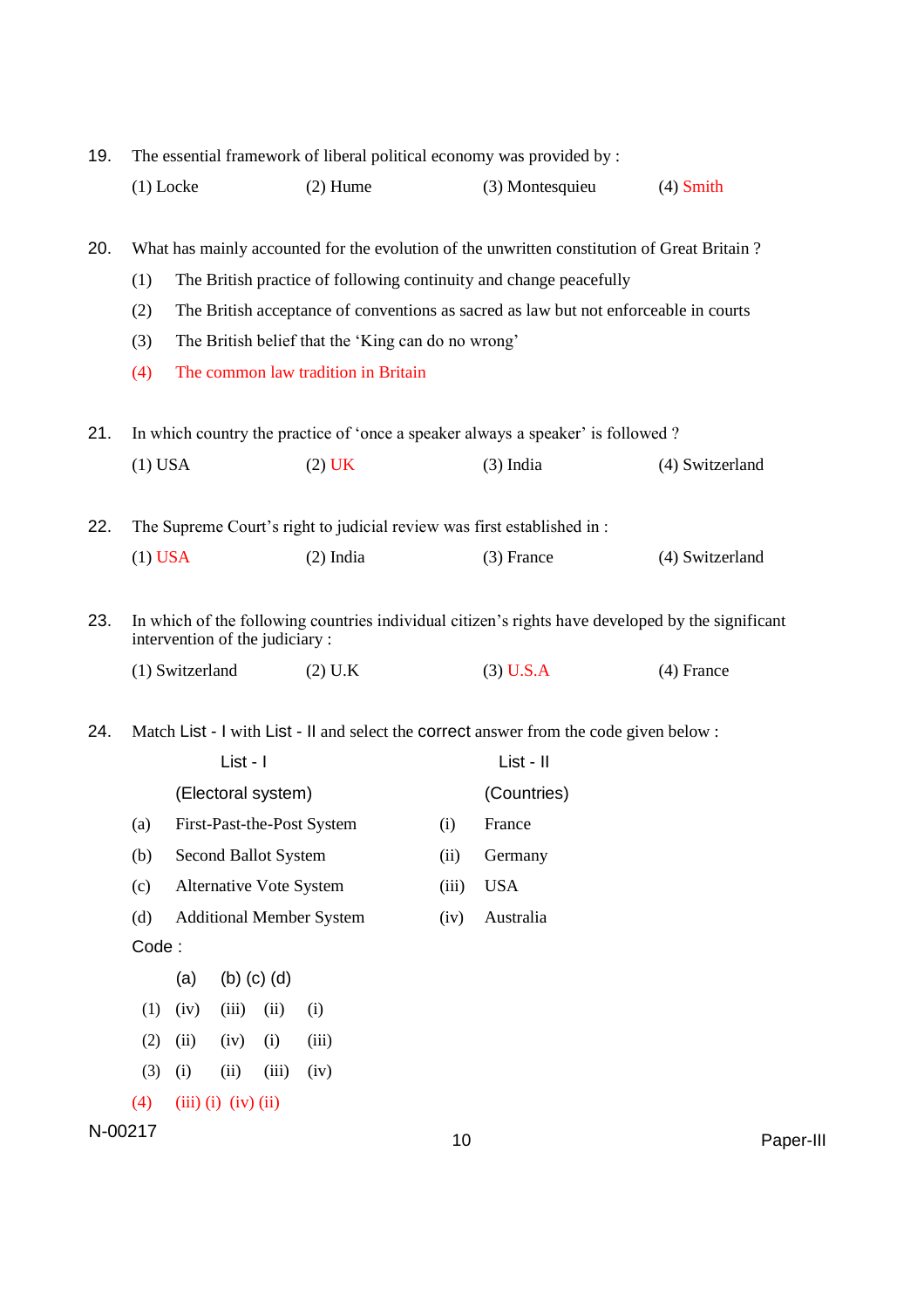25. Given below are those statements, one labelled as Assertion (A) and the other as Reason (R). Select the correct answer from the code given below :

Assertion (A) :

The theories of development of the 1950's like behaviouralism, could never develop an universally accepted paradigm because they were locally dated.

Reason (R) :

They originated during the Cold War period and consequently biased.

Code :

- (1) Both  $(A)$  and  $(R)$  are true and  $(R)$  is the correct explanation of  $(A)$ .
- (2) Both  $(A)$  and  $(R)$  are true, but  $(R)$  is not the correct explanation of  $(A)$ .
- (3) (A) is true, but  $(R)$  is false.
- (4) (A) is false, but  $(R)$  is true.
- 26. Political Socialization deals with :
	- (1) Process of formulating political ideas
	- (2) Career planning and political socialization
	- (3) Elaborating the theories of Durkheim
	- (4) Elaborating the theories of Weber
- 27. Subject participatory culture was associated with :
	- (1) Erstwhile communist regimes (2) Fascist regimes
	- (3) Post Colonial Societies (4) Non Ideological dictatorships
- 28. Who has commented that politics is about diversity and conflict and the essential ingredient of its existence is scarcity ?
	- (1) Leftwich (2) Lasswell (3) Crick (4) Millett
- 29. Huntington criticizes the modernization theory for not taking into account :
	- (1) Presence of several competing value systems or cultures in traditional society
	- (2) The difference between base and superstructure
	- (3) The question of leadership
	- (4) Overdeveloped nature of modernizing nations

N-00217 <sup>12</sup> Paper-III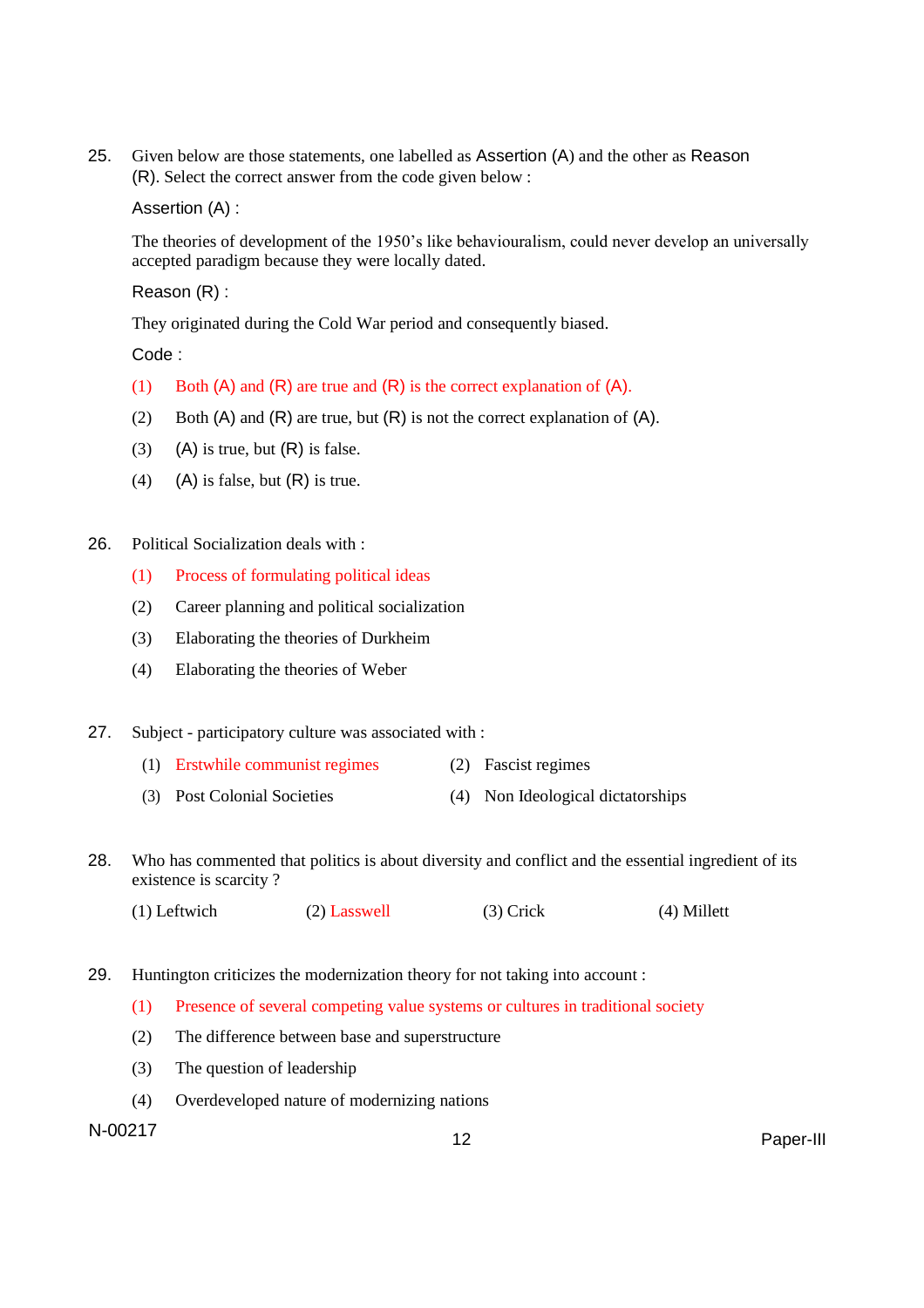- 30. Who among the following provided an economic approach to elitism ?
	- (1) Pareto (2) Mosca (3) Mills (4) Burnham
- 31. According to whom the Indian Constitution aimed at the tripartite goal of national unity, democracy and social revolution as three distinct strands interwoven into a "seamless web" ?
	- (1) W.H. Morris Jones (2) Rajni Kothari (3) Granville Austin (4) Sunil Khilnani
- 32. Which of the following grounds come within the ambit of reasonable restrictions put by the state on the exercise of freedom under Article 19 of the Indian Constitution ?
	- (a) Security of state (b) Public order
	- (c) Decency or morality (d) Contempt of court

Select the correct answer from the code given below :

- (1) (a) and (b) only (2) (a) and (d) only
- (3) (a), (b) and (c) only (4) (a), (b), (c) and (d)

33. Once approved by Parliament for how long can the proclamation of financial emergency remain in operation ?

| $(1)$ 2 months | $(2)$ 3 years |
|----------------|---------------|
|----------------|---------------|

- (3) Till the term of that Parliament (4) Indefinitely
- 34. Consider the following statements about the Vice President of India and select the correct answer from the code given below :
	- (a) Elected by the system of proportional representation by a single transferable vote
	- (b) Elected by all the members of the Lok Sabha and the Rajya Sabha
	- (c) Members of State Assemblies have no right to vote
	- (d) He is the Chairman of the Rajya Sabha

Code :

- (1) (a) and (b) (2) (b), (c) and (d)
- (3) (a), (b), (c) and (d) (4) (a), (b) and (c)

N-00217 14 Paper-III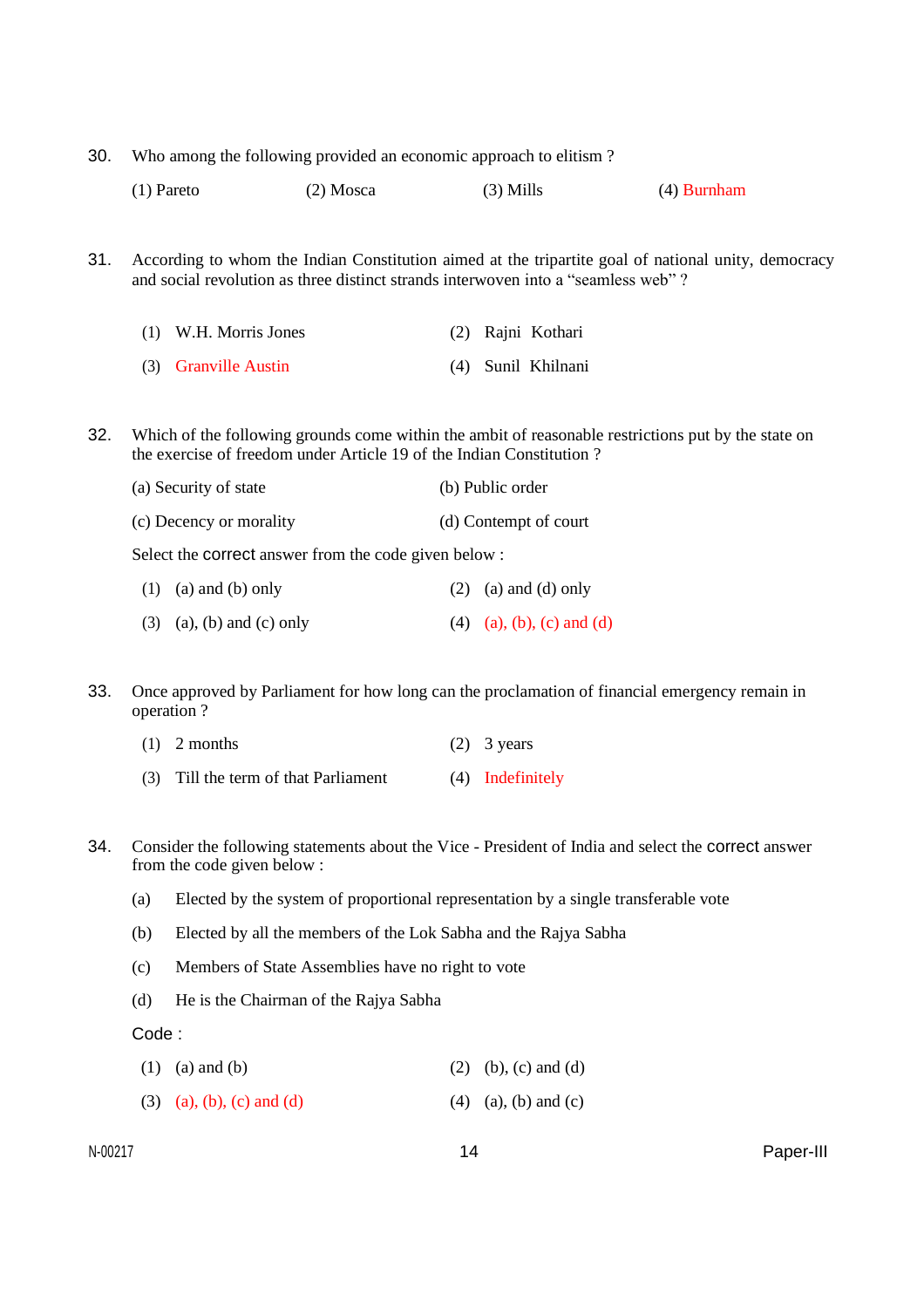- 35. Arrange the chronological order of the following cases and select the correct answer from the code given below :
	- (a) Bandhua Mukti Morcha V. Union of India
	- (b) M.C. Mehta V. Union of India
	- (c) ADM Jabalpur V. Shiv Kant Shukla
	- (d) BALCO Employees Union V. Union of India

Code :

| (1) (c), (a), (b), (d)              | $(2)$ (a), (d), (c), (b) |
|-------------------------------------|--------------------------|
| $(3)$ $(d)$ , $(b)$ , $(a)$ , $(c)$ | $(4)$ (b), (a), (d), (c) |

- 36. Which of the following principles evolved from the judgement delivered in Bommai case in relation to Article 356 ? Choose correct answer from the code given below :
	- (a) The proclamation issued under Article 356 is subject to judicial review
	- (b) The state Assembly should not be dissolved immediately after issuing proclamation
	- (c) The Assembly should be dissolved only after the Parliament has approved the proclamation
	- (d) The court may require the Union Government to disclose the material on the basis of which it was decided to invoke Art. 356

Code :

- (1) (b) and (c) (2) (a), (c) and (d)
- (3) (a), (b) and (d) (4) (a), (b), (c) and (d)
- 37. Justice Punchhi Commission is related to :
	- (1) Urban Governance (2) Union State Relations (3) District Administration (4) Electoral Reforms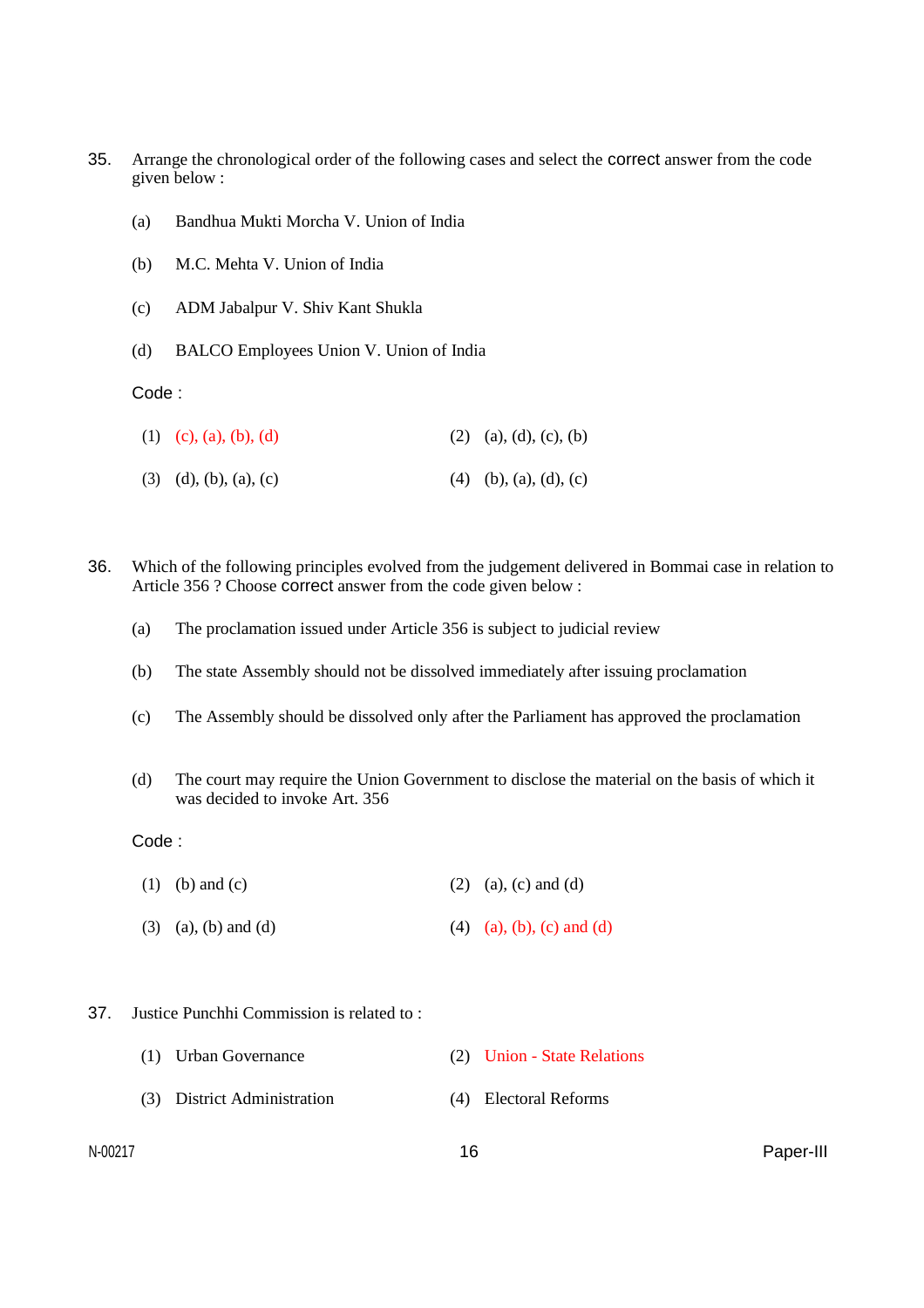38. Match List - I with List - II and select the correct answer from the code given below :

|       | List - I                  |       | List - II |
|-------|---------------------------|-------|-----------|
|       | (Center's Accord with)    |       | (Year)    |
| (a)   | Assam                     | (i)   | 1988      |
| (b)   | Mizoram                   | (ii)  | 1985      |
| (c)   | Tripura                   | (iii) | 1985      |
| (d)   | Punjab                    | (iv)  | 1986      |
| Code: |                           |       |           |
|       | (a) (b) (c) (d)           |       |           |
|       | $(1)$ (iv) (ii) (iii) (i) |       |           |
|       | $(2)$ (ii) (iv) (i) (iii) |       |           |
|       | $(3)$ (iii) (i) (iv) (ii) |       |           |
|       | $(4)$ (i) (iii) (ii) (iv) |       |           |

39. Which committee felt that the Panchayati Raj institutions could have survived well if they had been encouraged well by entrusting responsibilities as a "vanguard of development in village India" ?

(1) Asoka Mehta (2) L.M. Singhvi (3) G V K Rao (4) P.K. Thungan

40. Who was the Chief Election Commissioner who wrote a letter to the President of India recommending the removal of Election Commissioner ?

| (1) Navin Chawla  | (2) N. Gopalaswami |
|-------------------|--------------------|
| $(3)$ T.N. Seshan | $(4)$ M.S. Gill    |

41. Given below are two statements, one labelled as Assertion (A) and the other labelled as Reason (R). Select the correct answer from the code given below :

Assertion (A) :

Law and order is the responsibility of the District Magistrate.

Reason (R) :

Law and order is still one of the major problems in India.

Code :

- (1) Both  $(A)$  and  $(R)$  are true and  $(R)$  is the correct explanation of  $(A)$ .
- (2) Both  $(A)$  and  $(R)$  are true but  $(R)$  is not the correct explanation of  $(A)$ .
- (3) (A) is true, but  $(R)$  is false.
- (4) (A) is false, but  $(R)$  is true.

N-00217 <sup>18</sup> Paper-III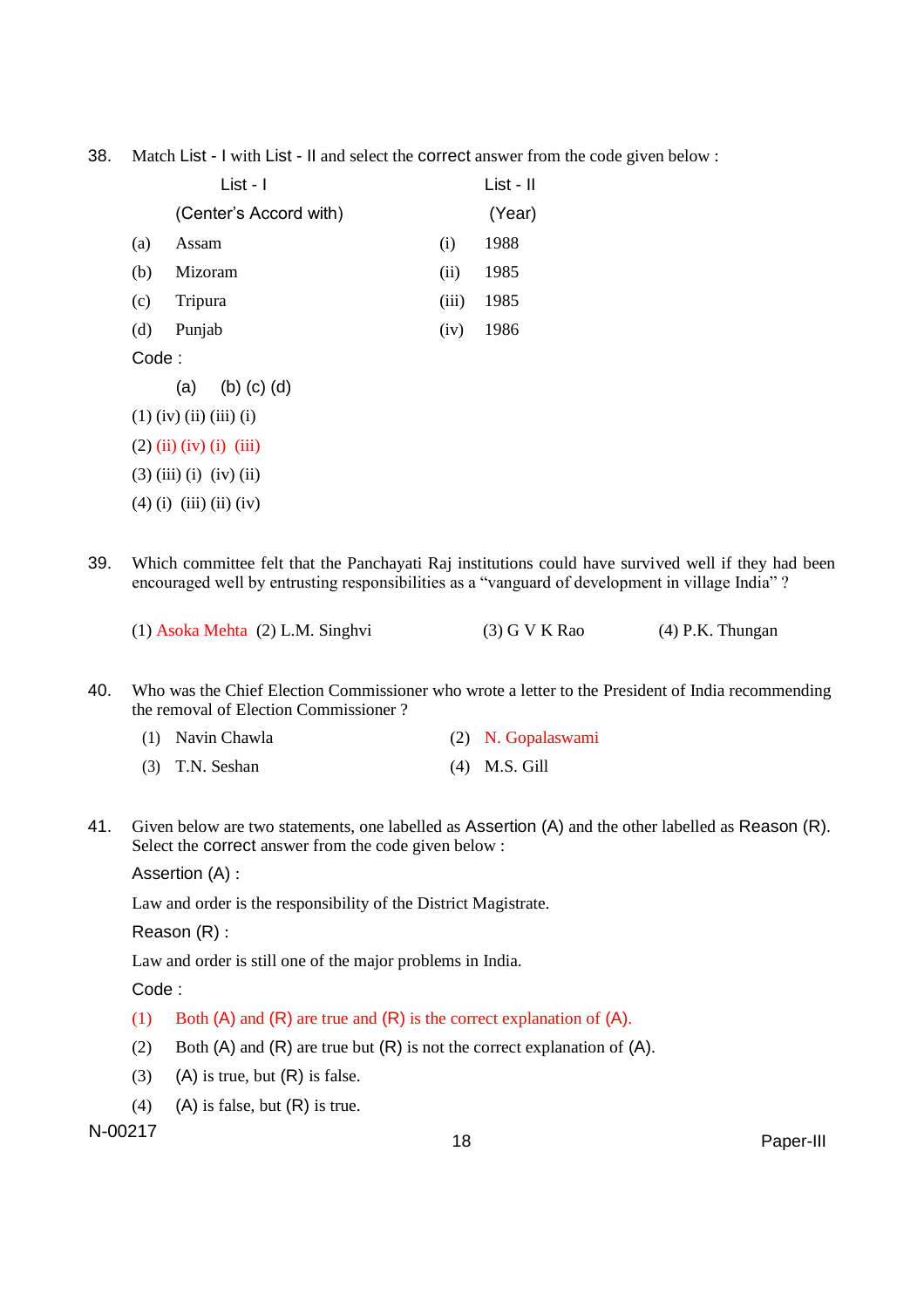42. Match List - I with List - II and select the correct answer from the code given below :

List - I List - II

- 
- 
- 
- 
- 

Code :

- (a) (b) (c) (d)
- $(1)$   $(iii)$   $(ii)$   $(i)$   $(iv)$  $(2)$   $(iv)$   $(iii)$   $(i)$   $(ii)$
- (3) (ii) (i) (iii) (iv)
- $(4)$  (i) (iv) (ii) (iii)

(State) (State Parties)

- (a) Bihar (i) Apna Dal
- (b) West Bengal (ii) Indian National Lok Dal
- (c) Uttar Pradesh (iii) Revolutionary Socialist Party
- (d) Haryana (iv) Lok Janshakti Party

43. Who of the following was not a member of the Towards Equality report ?

(1) Lotika Sarkar (2) Neera Dogra (3) Vina Mazumdar (4) Sushila Nayar

44. Match List - I with List - II and select the correct answer from the code given below :

|         |       |                             | List - I          |       |                                       |    |       | List - II                                               |
|---------|-------|-----------------------------|-------------------|-------|---------------------------------------|----|-------|---------------------------------------------------------|
|         |       |                             |                   |       | (Type of Pressure Groups)             |    |       | (Name of Pressure Groups)                               |
|         | (a)   |                             |                   |       | Based on traditional social structure |    | (i)   | Associated Chamber of Commerce and<br>Industry in India |
|         | (b)   | Based on labour interest    |                   |       |                                       |    | (ii)  | Nair Service Society                                    |
|         | (c)   |                             |                   |       | Based on institutional interest       |    | (iii) | Delhi University Teacher's Association                  |
|         | (d)   |                             |                   |       | Based on business interest            |    | (iv)  | Hind Mazdoor Parishad                                   |
|         | Code: |                             |                   |       |                                       |    |       |                                                         |
|         |       | (a)                         | $(b)$ $(c)$ $(d)$ |       |                                       |    |       |                                                         |
|         | (1)   | $(i)$ $(iii)$ $(iv)$ $(ii)$ |                   |       |                                       |    |       |                                                         |
|         | (2)   | (ii)                        | (iv)              | (iii) | (i)                                   |    |       |                                                         |
|         | (3)   | (iii)                       | (ii)              | (i)   | (iv)                                  |    |       |                                                         |
|         | (4)   | $(iv)$ (i) (ii) (iii)       |                   |       |                                       |    |       |                                                         |
| N-00217 |       |                             |                   |       |                                       | 20 |       | Paper-III                                               |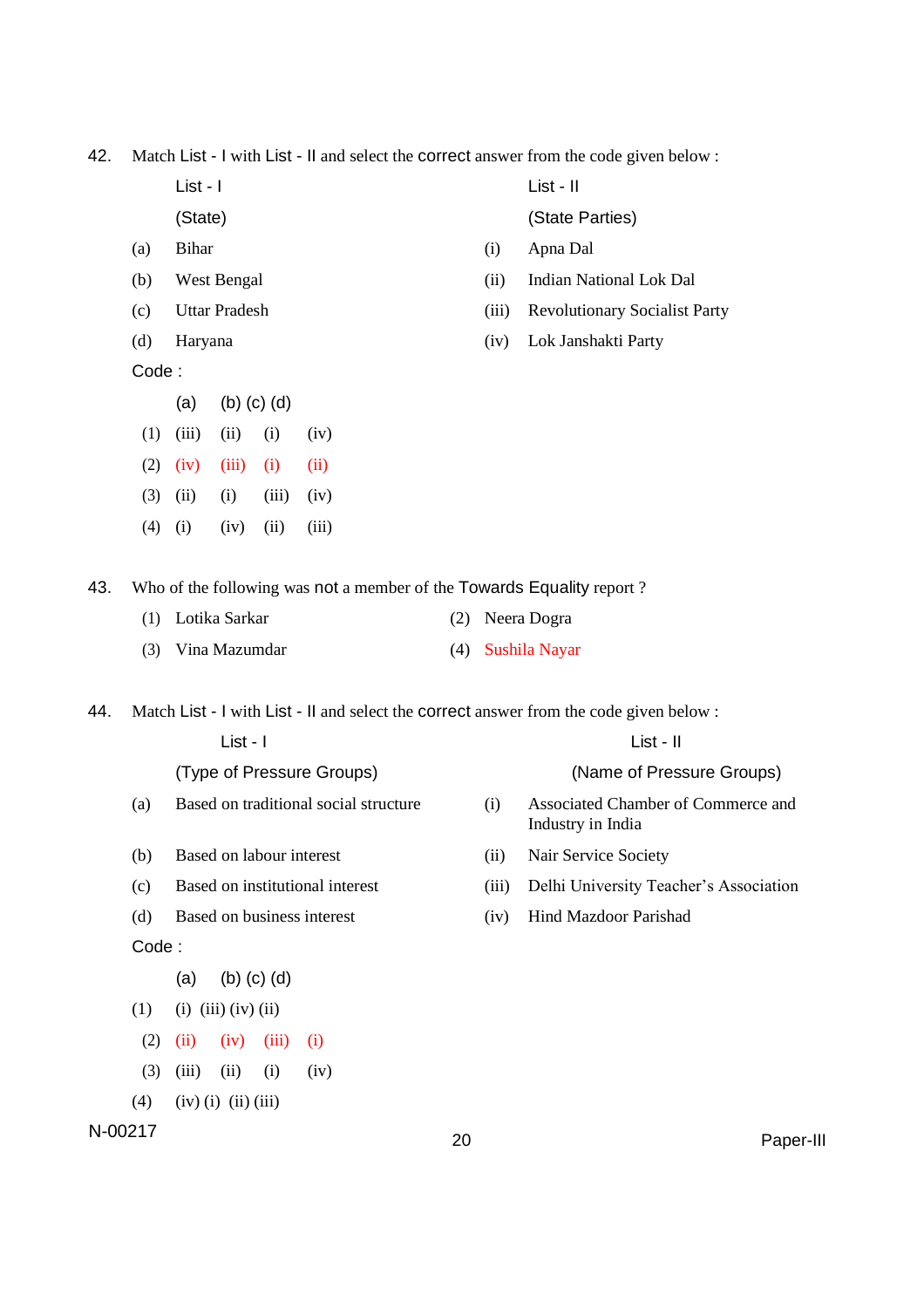- 45. Which of the following are the main problems of nation building in India ? Select the correct answer from the code given below :
	- (a) Poverty
	- (b) Illiteracy
	- (c) Trade Unions
	- (d) Corruption
	- (e) Regional Political Parties
	- (f) Terrorism

#### Code :

| $(1)$ (a), (b), (e), (f) | $(2)$ (a), (c), (d), (e), (f) |
|--------------------------|-------------------------------|
| $(3)$ (a), (b), (d), (f) | $(4)$ (b), (d), (e), (f)      |

- 46. Which of the following are the models of reforms identified by Peters as alternatives to the traditional public administration ?
	- (a) Market Model
	- (b) Participatory State Model
	- (c) Flexible Government Model
	- (d) Deregulated Government Model

Select the correct answer from the code given below :

- $(1)$  (a) and (b)
- $(2)$  (a) and  $(c)$
- $(3)$  (a), (c) and (d)
- (4) (a), (b), (c) and (d)

N-00217 <sup>22</sup> Paper-III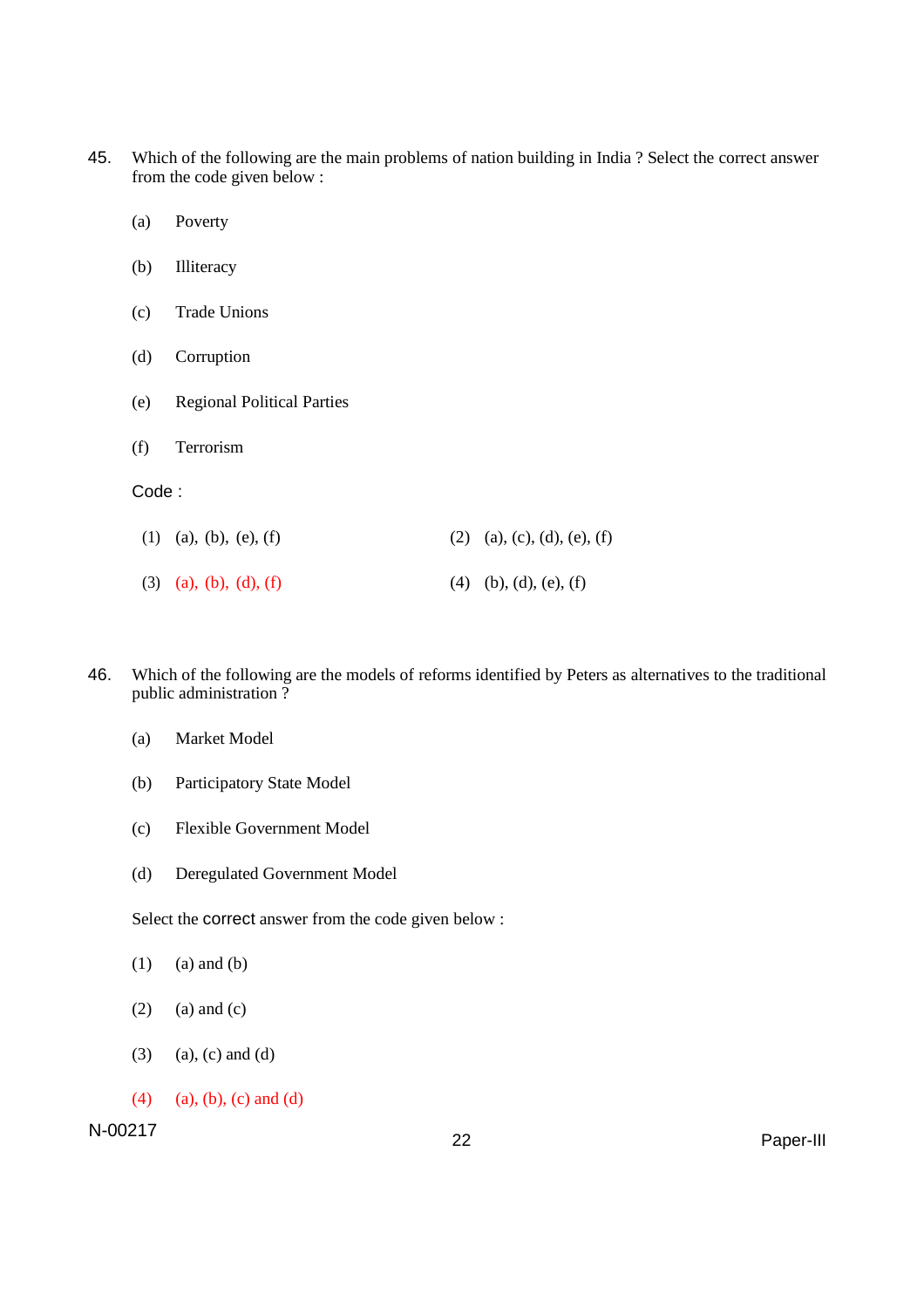- 47. Arrange the following administrative thinkers in chronological order :
	- (a) Willoughby
	- (b) M.P. Follet
	- (c) F.W. Riggs
	- (d) Robert Dahl

| (1) (b), (a), (d) and (c)   | (2) (a), (b), (c) and (d)   |
|-----------------------------|-----------------------------|
| $(3)$ (b), (a), (c) and (d) | $(4)$ (a), (c), (b) and (d) |

48. Who among the following gave the 4P - Formula for departmental Organisation ?

|  | $(1)$ Fayol | $(2)$ Urwick | $(3)$ Gulick | $(4)$ Mooney |
|--|-------------|--------------|--------------|--------------|
|--|-------------|--------------|--------------|--------------|

49. Given below are two statements, one labelled as Assertion (A) and other labelled as Reason (R). Select the correct answer from the code given below :

Assertion (A) :

Herbert Simon has ridiculed the classical theory of organisation as a machine model theory.

Reason (R) :

Classicists are too much preoccupied with the formal structural part of organisation and that too at the cost of human factors.

Code :

- (1) Both (A) and (R) are true and (R) is the correct explanation of (A).
- (2) Both  $(A)$  and  $(R)$  are true, but  $(R)$  is not the correct explanation of  $(A)$ .
- (3) (A) is true, but  $(R)$  is false.
- (4) (A) is false, but  $(R)$  is true.

50. Which of the following statements is not correct about the Right to Information Act ?

- (1) The Right to Information Act came into force on 12 October 2005.
- (2) The Freedom of Information Act, 2002 has been repealed.
- (3) The Official Secrets Act, 1923 has also been repealed.
- (4) Central Information Commission and State Information Commissions have been constituted.

N-00217 <sup>24</sup> Paper-III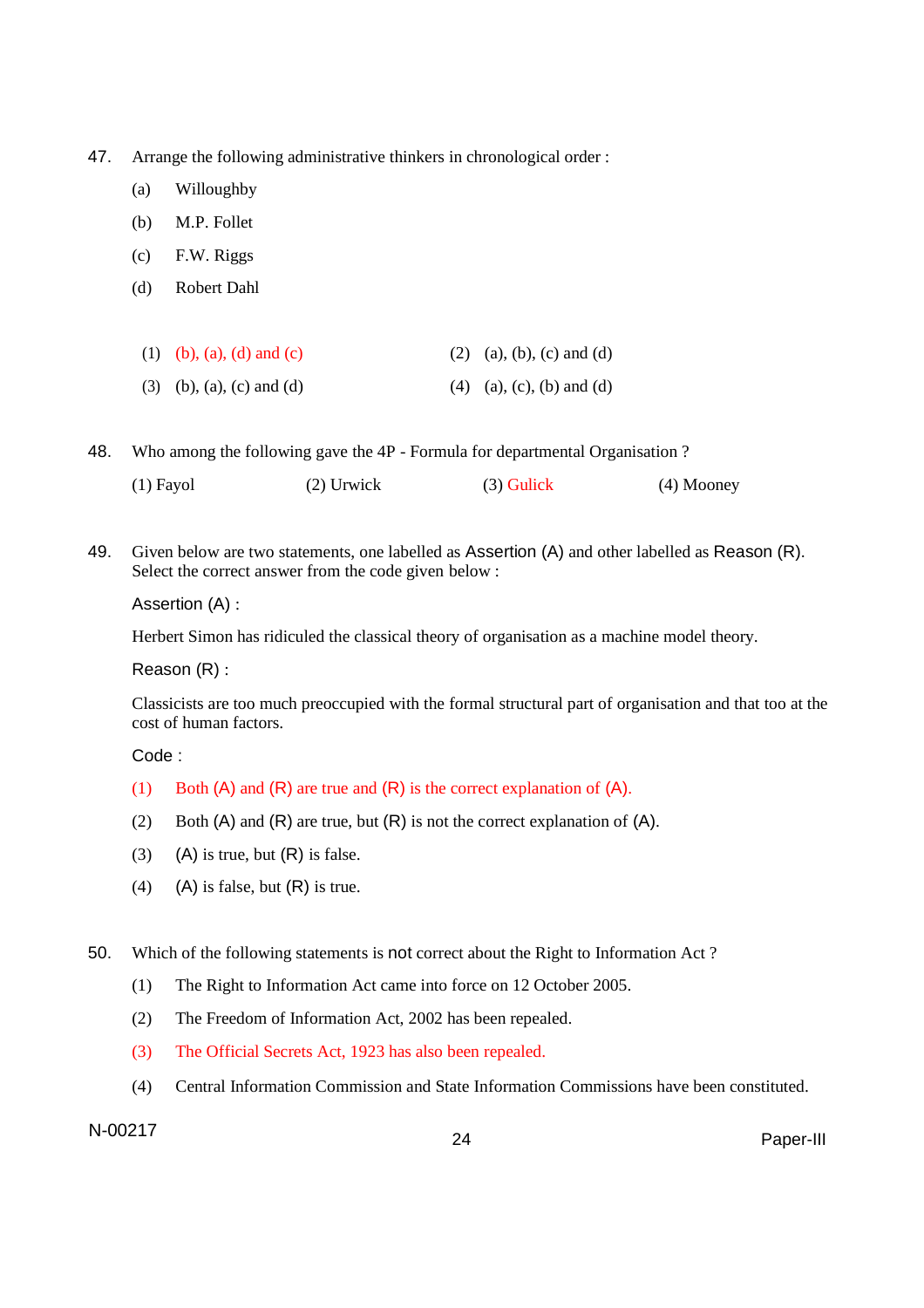- 51. 73<sup>RD</sup> Constitutional Amendment provided for :
	- (a) Constitutional status to rural and urban bodies
	- (b) Three tier system for all Panchayati Raj Institutions
	- (c) Direct elections of Chairpersons and members of Panchayati Raj Institutions at all levels
	- (d) Audit of panchayat funds by CAG
	- (1) (b) only (2) (a) and (b) only
	- (3) (a), (b) and (c) (4) (a), (b) and (d)
- 52. The Central Information Commission consists of the Chief Information Commissioner and Information Commissioners :
	- (1) not exceeding three in number
	- (2) not exceeding five in number
	- (3) not exceeding seven in number
	- (4) not exceeding ten in number

53. Who among the following said, "Development administration is an action - oriented and goal oriented administrative system" ?

- (1) F.W. Riggs (2) Edward Weidner
- (3) Ferrel Heady (4) H. Walker
- 54. Which of the following are the voluntary provisions of the  $73<sup>RD</sup>$  Constitutional Amendment Act 1992 ?
	- (a) Providing reservation for backward classes
	- (b) Setting up a State Finance Commission
	- (c) Making the Panchayats autonomous bodies
	- (d) Giving the Panchayats financial powers in relation to taxes, fees, etc.
	- (1) (a) and (b) (2) (b), (c) and (d)
	- (3) (a), (b) and (c) (4) (a), (c) and (d)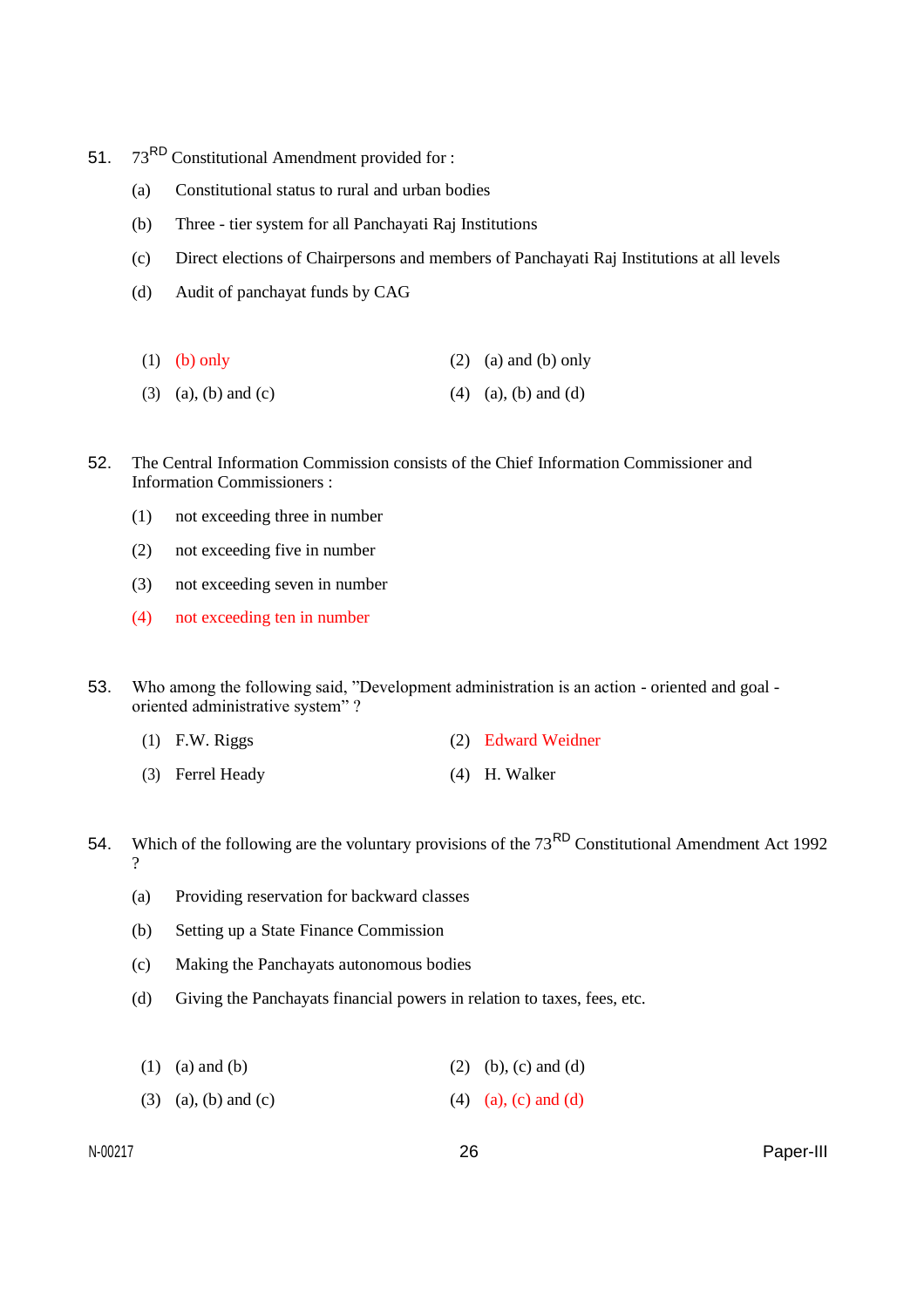55. Match List - I with List - II and select the correct answer from the code given below :

| List - I |  | List - II |
|----------|--|-----------|
|          |  |           |

- (a) Hota Committee (i) Centre State Relations
- (b) Santhanam Committee (ii) Civil Service Reforms
- (c) Sarkaria Commission (iii) Prevention of Corruption
- (d) Yashpal Committee (iv) Higher Education Reforms

Code :

(a) (b) (c) (d)  $(1)$   $(ii)$   $(iii)$   $(iv)$  $(2)$   $(ii)$   $(iii)$   $(i)$   $(iv)$  $(3)$   $(ii)$   $(i)$   $(iii)$   $(iv)$  $(4)$   $(iv)$   $(ii)$   $(i)$   $(iii)$ 

- 
- 
- 
- 
- 

- 56. Promotion to higher position involves :
	- (a) Change of title
	- (b) Change of pay
	- (c) Change of duties
	- (d) Change of responsibility
	- (1) (a) and (b) only (2) (b) and (c) only (3) (a), (c) and (d) (4) (a), (b), (c) and (d)

57. The process by which the selected candidate is sent for an appointment is known as :

| (1) Selection | $(2)$ Appointment $(3)$ Certification |  | (4) Placement |
|---------------|---------------------------------------|--|---------------|
|---------------|---------------------------------------|--|---------------|

58. Defending policy is the function of :

|                          | $(1)$ Line agency    | (2) Staff agency                 |
|--------------------------|----------------------|----------------------------------|
|                          | (3) Auxiliary agency | (4) Both Staff and Line agencies |
| $\overline{\phantom{0}}$ |                      |                                  |

N-00217 28 Paper-III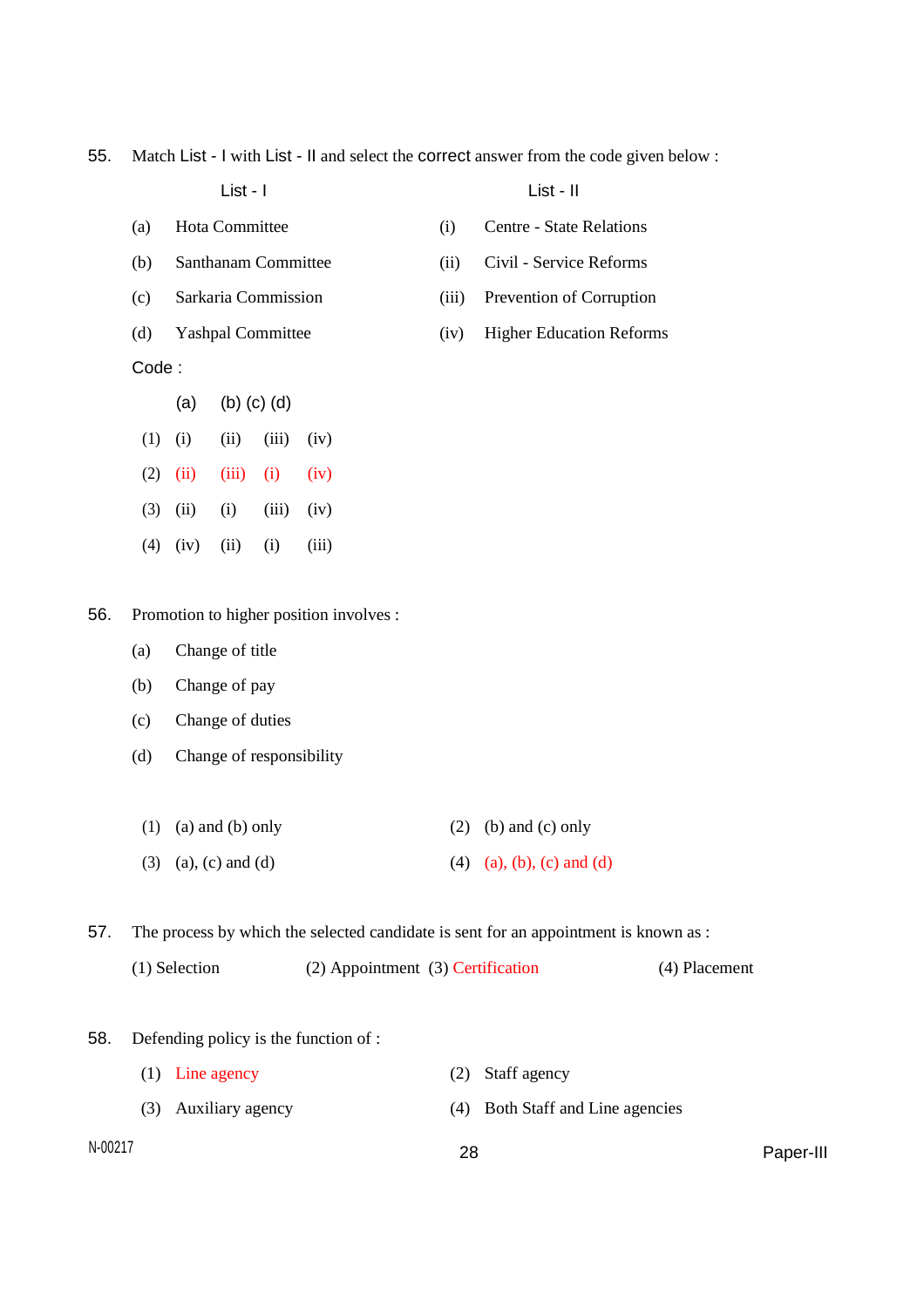59. Who among the following are the critics of the bureaucratic theory ?

(a) Talcott Parsons (b) Michel Crozier (c) Robert Presthus (d) F.W. Riggs Select the correct answer from the code given below :

- $(1)$  (a) and (b) only
- $(2)$  (b) and (d) only
- $(3)$  (b), (c) and (d)
- $(4)$  (a), (b), (c) and (d)

60. Who among the following rejected the politics - administration dichotomy ?

- (1) Woodrow Wilson (2) Frank Goodnow
- (3) Herbert Simon (4) Robert Merton

61. Who was of the opinion that survival depends on a state's material capabilities and its alliances with other states ?

- (1) John Mearsheimer (2) Kenneth Waltz
- (3) Thucydides (4) J. Snyder

## 62. Consider the following statements :

- (a) Neo realism and neo liberalism are rationalist approaches
- (b) Neo realism and feminism are reflectivist approaches
- (c) Post structuralism and neo liberalism are rationalist approaches
- (d) Feminism and post structuralism are reflectivist approaches Select

the correct answer from the code given below :

(1) (a) and (b) (2) (a), (c) and (d) (3) (a), (b) and (d) (4) (a) and (d)

- 63. Which of the following statements are true about soft power ?
	- (a) Soft power can be used by state actors
	- (b) Soft power can be used by non state actors
	- (c) Soft power is the second face of power
	- (d) Soft power is a form of idealism
	- (1) (a), (b) and (d) (2) (b), (c) and (d)
	- (3) (a), (b) and (c) (4) (c), (d) and (a)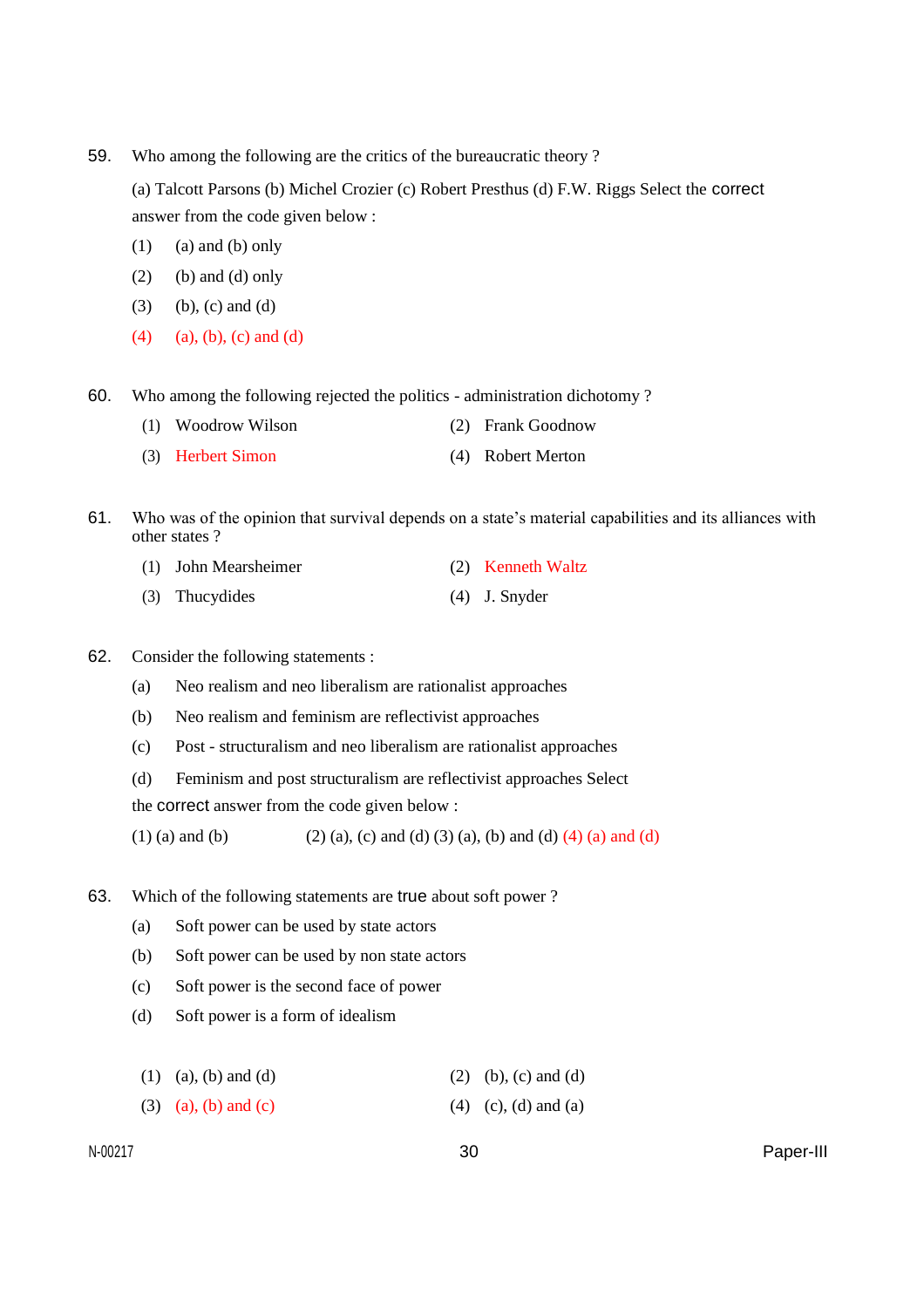- 64. Which one of the following is not a Kantian influence that acts as a constraint on War ?
	- (1) Democracies will refrain from using force against other democracies
	- (2) Economically important trade creates incentives to maintain peaceful relations
	- (3) Global civil society exerts itself
	- (4) International organisations can constrain decision makers by promoting peace

65. Find out the incorrect statement/s about Johan Galtung's models of conflict, violence and peace :

- (a) He suggested that conflict could be viewed as triangle with contradiction, attitude and behaviour
- (b) He talked of structural, cultural, direct and indirect violence
- (c) He discussed about peace building, peace making and peace keeping
- (d) He explained about direct war, proxy war and Intrastate
- Code :
- (1) (a) and (d) (2) (b) and (c)
- (3) (a) and (c)  $(4)$  (a), (b) and (c)

66. Match List - I with List - II and select the correct answer from the code given below :

|         |       |                             | List - I       |                   |       |       | List - II                           |           |
|---------|-------|-----------------------------|----------------|-------------------|-------|-------|-------------------------------------|-----------|
|         |       |                             | (Authors)      |                   |       |       | (Books)                             |           |
|         | (a)   |                             | Stephen Kraser |                   |       | (i)   | <b>Empire of Civil Society</b>      |           |
|         | (b)   | J. Rosenberg                |                |                   |       | (ii)  | From international to World Society |           |
|         | (c)   |                             | E.M. Wood      |                   |       | (iii) | <b>International Regimes</b>        |           |
|         | (d)   | <b>Barry Buzan</b>          |                |                   |       | (iv)  | <b>Empire of Capital</b>            |           |
|         | Code: |                             |                |                   |       |       |                                     |           |
|         |       | (a)                         |                | $(b)$ $(c)$ $(d)$ |       |       |                                     |           |
|         | (1)   | (iii)                       | (ii)           | (i)               | (iv)  |       |                                     |           |
|         | (2)   | (iii)                       | (i)            | (iv)              | (ii)  |       |                                     |           |
|         | (3)   | (iv)                        | (ii)           | (i)               | (iii) |       |                                     |           |
|         | (4)   | $(ii)$ $(i)$ $(iv)$ $(iii)$ |                |                   |       |       |                                     |           |
| N-00217 |       |                             |                |                   |       | 32    |                                     | Paper-III |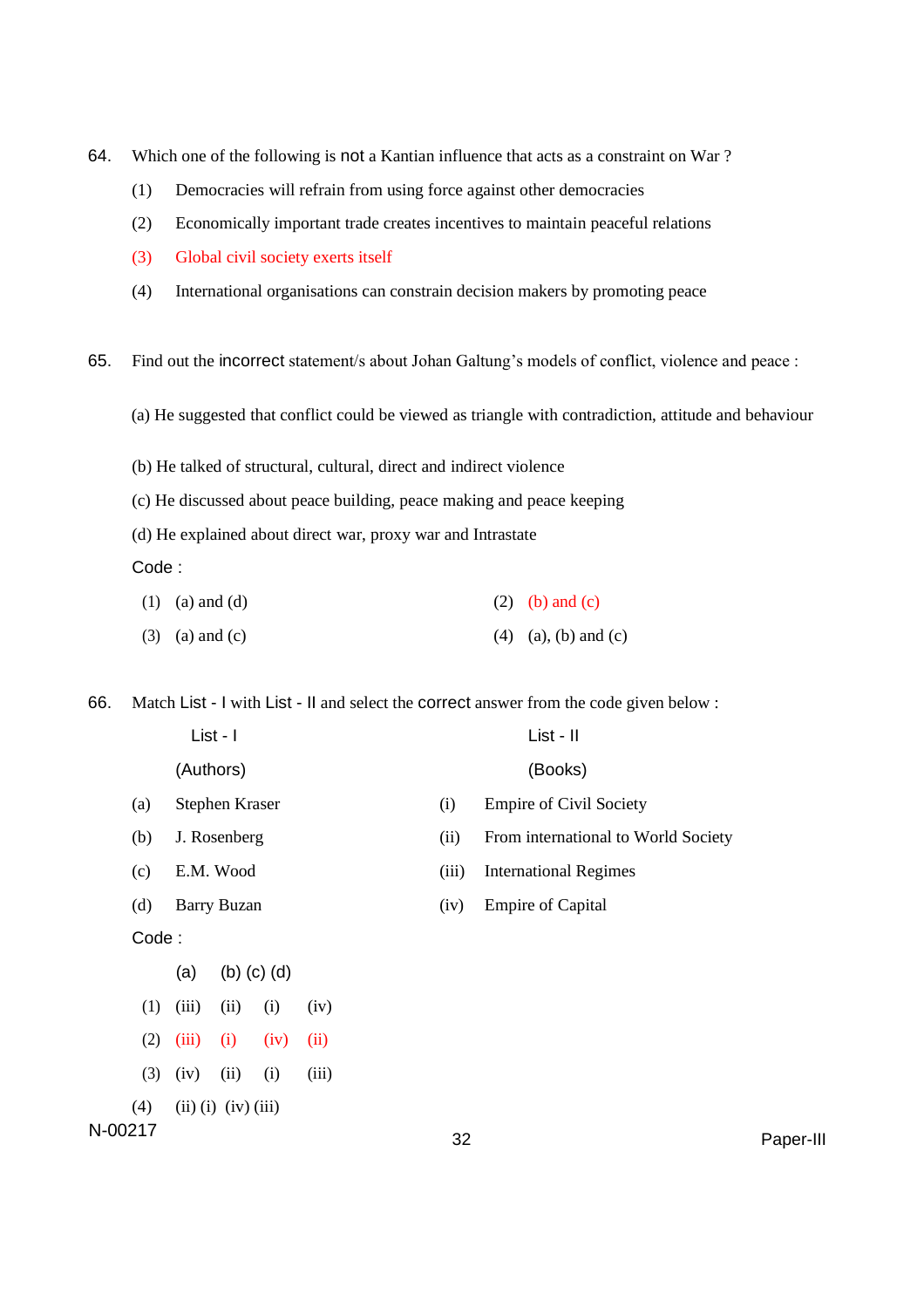67. Which one of the following pair is mismatched ?

| (1) World or Global Security | World community or human kind |
|------------------------------|-------------------------------|
| (2) Societal Security        | - Societal needs              |
| (3) Economic Security        | Welfare                       |

- (4) Environmental Security Resources
- 68. Which of the following have emphasis in India's nuclear deterrent :
	- (1) Large numbers and deterrent force
	- (2) Nuclear parity and capability to retaliate
	- (3) Small numbers and capability to deter
	- (4) Deterrent force and nuclear parity
- 69. Consider the following statements about National Security Council (NSCI) of India :
	- (a) It's a three tier organisation consisting of strategic policy group, joint intelligence committee and National Security Advisory Board.
	- (b) Ministers for External Affairs, Defence, Home, Finance and Commerce are its members
	- (c) It was formed in the year 1998
	- (d) The former National Security Advisers were Brajesh Mishra, J.N. Dixit, K.P. Singh. Select the correct answer from the code given below :
	- (1) (d), (c) and (a) (2) (a) and (b) (3) (c), (d) and (b) (4) (a) and (d)
- 70. Which one of the following is/are incorrect statement/s :
	- (a) The 'Neemrana Dialogue' is on India China Relations
	- (b) The 'Ottawa Dialogue' is on India Pakistan Relations
	- (c) Shangri-La Dialogue is on India Singapore Relations
	- (d) Raisina Dialogue is India's flagship conference of geopolitics and geoeconomics

Code :

- (1) (a), (b) and (c) (2) (b), (c) and (d)
- (3) (a) and (c) (4) (c) and (d)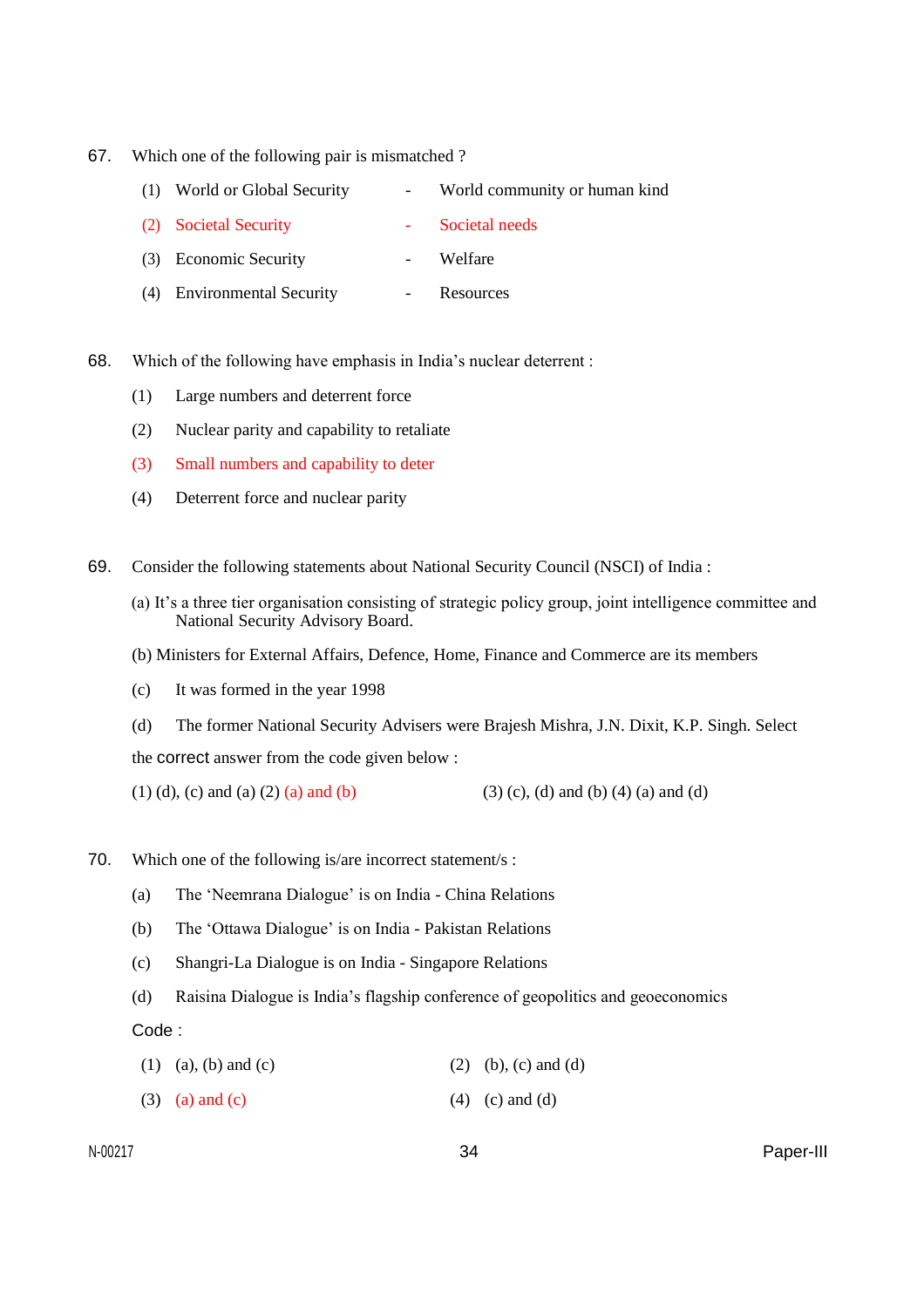- 71. Consider the following statements about India's role in United Nations. Which of the statements are correct ?
	- (a) India is a major contributor to UN Democracy Fund
	- (b) Indian delegation to San Francisco Conference of 1945 was led by Vijayalakshmi Pandit
	- (c) In 2001, India piloted a draft comprehensive convention on International Terrorism
	- (d) India submitted along with other countries an Action Plan for phased elimination of nuclear weapons 1996 - 2020

Select the correct answer from the code given below :

(1) (a), (c) and (d) (2) (a), (b) and (c) (3) (a) and (d) (4) (c) and (d)

72. Given below are two statements, one labelled as Assertion (A) and the other labelled as Reason (R). Select the correct answer from the codes given below :

Assertion (A) : States continue to exist as sovereign states.

Reason (R) : Globalization has weakened the Westphalian state system.

Code :

- (1) Both  $(A)$  and  $(R)$  are true, and  $(R)$  is the correct explanation of  $(A)$ .
- (2) Both  $(A)$  and  $(R)$  are true but  $(R)$  is not the correct explanation of  $(A)$ .
- $(3)$  (A) is true, but  $(R)$  is false.
- (4) (R) is true, but  $(A)$  is false.

73. Match the List - I with List - II and select the correct answer from the code given below :

| $List - I$ | List - II |
|------------|-----------|
|            |           |

- 
- (a) Wassenaar Agreement (i) Stopping spread of chemical and biological weapons
- 
- 
- (b) Australia Group (ii) Non proliferation of nuclear weapons
- (c) Nuclear Suppliers Group (iii) Export control for conventional arms and dual use technologies
- (d) Missile Technology Control Regime (iv) Non proliferation of systems intended for the delivery of WMD

## Code :

- (a) (b) (c) (d)
- $(1)$   $(iii)$   $(i)$   $(ii)$   $(iv)$
- $(2)$   $(iii)$   $(ii)$   $(i)$   $(iv)$
- $(3)$   $(iv)$   $(ii)$   $(iii)$   $(i)$
- $(4)$  (ii) (iii) (iv) (i)

# N-00217 <sup>36</sup> Paper-III